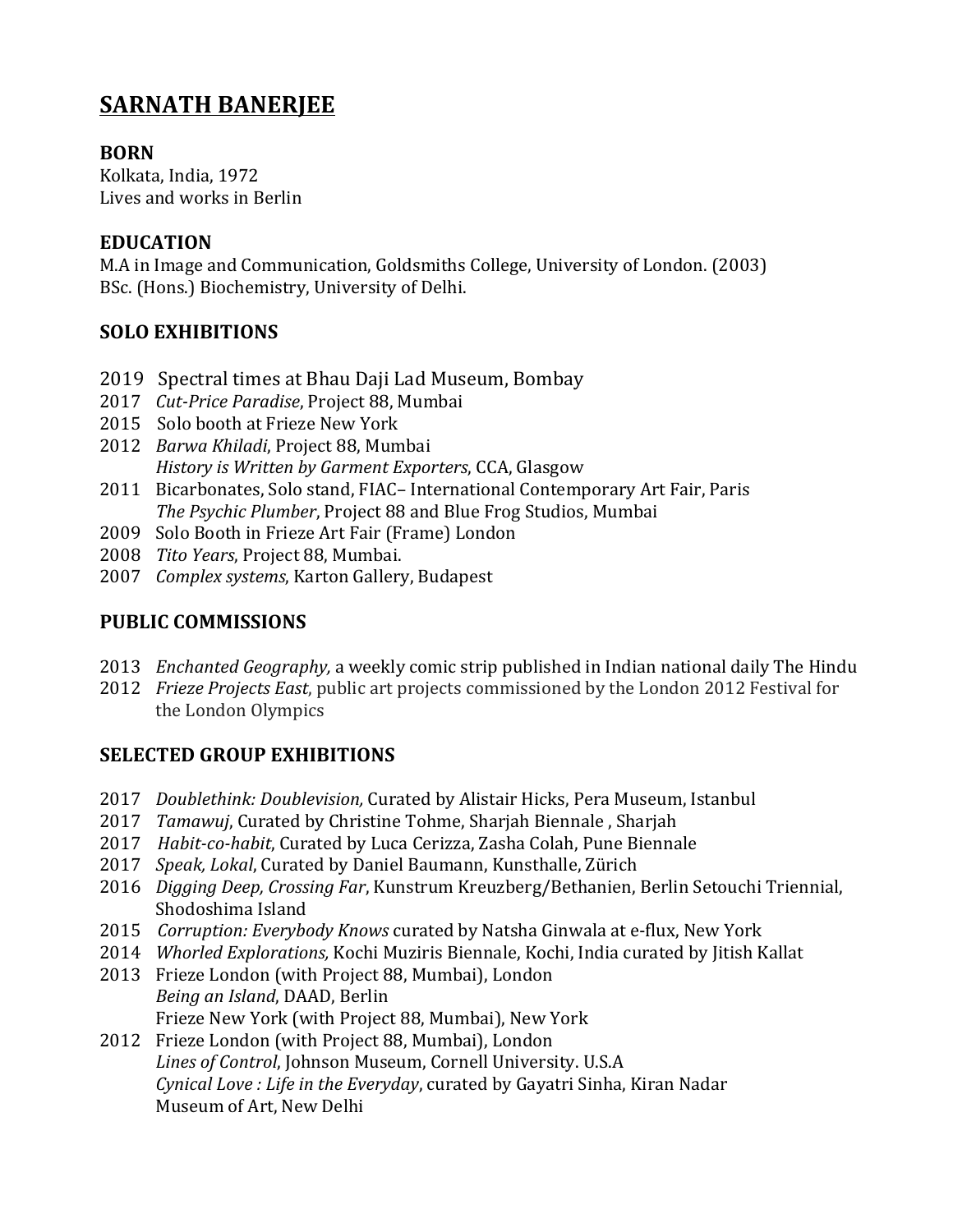- 2011 *Paris-Delhi-Bombay...*, Centre Pompidou, Paris *Indian Highway 5, MAXXI-National Museum of XXI Century Art, Rome,* curated by Hans Ulrich Obrist and Julia Peyton-Jones,(Directors, Serpentine Gallery) and Gunnar B. Kvaran, (Director, Astrup Fernley Museum) together with Giulia Ferracci, Assistant Curator MAXXI *Crossroads: India Escalate*, India Pavilion, Prague Biennale 5 *Generation in Transition*. New Art from India, Zacheta National Gallery of Art, Warsaw, curated by Magda Kardasz, *Indian Highway 4, Lyon Museum of Contemporary Art, Lyon* 2009 ARCO Madrid, International Contemporary Art Fair.
- 2008 *India Moderna, IVAM, Institut Valencia d'art Moderna Chalo India*, Mori Museum, Tokyo, Japan *Sao Paolo Biennale. Performance at Khoj Live Arts*, New Delhi
- 2007 *Horn Please*, Kunstmuseum Bern. Performance and exhibition of drawings, Literaturehaus, Stuttgart
- 2006 Exhibited drawings, sound projects and video at the museum Fondazione Sandretto re Rebaudengo, Torino, Exhibited drawings and videos at IFA Gallery Stuttgart.
- 2005 Exhibited drawing and videos at IFA gallery Berlin. Curated the European Animation Festival, as a part of the European cultural week at the British Council
- 2003 *Comica*, Institute of Contemporary Arts, London *Response/ability*, Oxo tower, Barge House, London

# **GRAPHIC NOVELS**

- 2015 All Quiet in Vikaspuri published by Harper Collins India
- 2011 *Harappa Files*, published by Harper Collins India and Project 88
- 2007 *Barn Owl's Wondrous Capers* -The project was funded by a fellowship received from the Indian Foundation of the Arts, Bangalore. Published by Penguin in India, UK and Denoel in France.
- 2004 *Corridor* -as a part of a fellowship awarded by the MacArthur Foundation, Chicago. Published By Penguin in India and UK and Vertige, France.

# **RESIDENCIES, GRANTS, AWARDS**

- 2019 Bellknap Fellowship, History department, Princeton CAST fellowship MIT, Boston
- 2013 Highland Print Studio, Iverness, United Kingdom
- 2008 Best young publisher award, British Council.
- 2006 Mocha Film award, best film Hakim Tartoosie's potency Oil, Digital film festival, best animation film.
- 2006-07 Akademie Schloss Solitude, Stuttgart.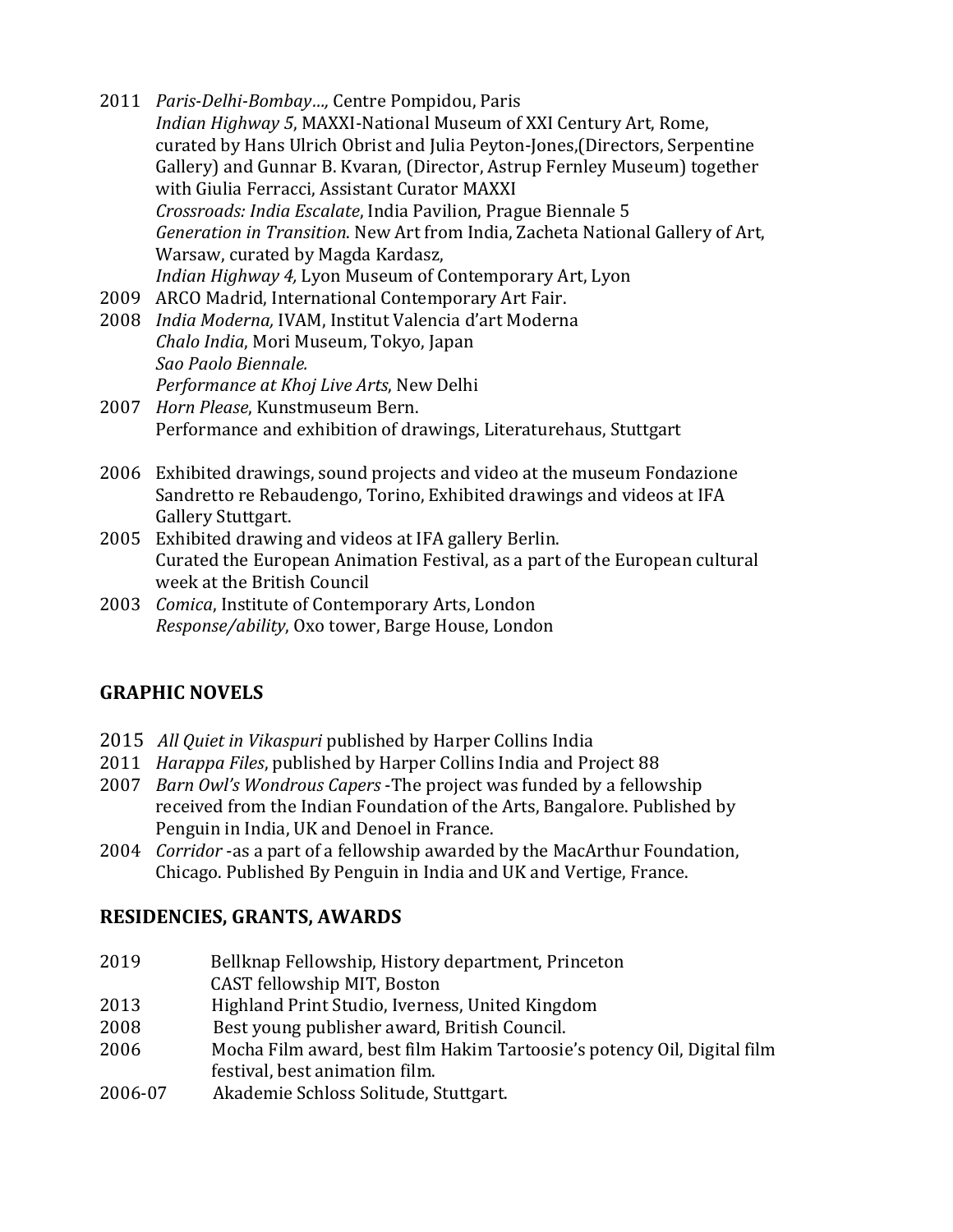| 2004-05 | Egide Bursary to live and write in Paris awarded by the French Cultural |
|---------|-------------------------------------------------------------------------|
|         | Centre. New Delhi                                                       |
| 2002-03 | Charles Wallace Trust scholarship to study Image and communication      |
|         | at the Goldsmiths College, University of London.                        |
| 2001-02 | SARAI project of Centre for the Study of Developing Societies, New      |
|         | Delhi, fellowship to research a graphic novel based in New Delhi.       |
| 2000-02 | Mac Arthur Foundation, Chicago - Fellowship to research the sexual      |
|         | landscape of contemporary Indian city                                   |
|         | Indian Foundation of the Arts, Bangalore, Fellowship to research the    |
|         | graphic novel Barn Owls Wonderous Capers.                               |

#### **PUBLICATIONS**

- 2000-01 Illustrated and wrote a series for Bombay based-Gentleman magazine, Road to Harappa. These are one-page comic strips based on the experiences of a documentary filmmaker, travelling through India.
- 2001 Contributed a regular two page column, for The Hindu (Folio), leading Indian Newspaper (August-October). Used comics as a potential tool for development communication, have written a four page comics on the experiences of a filmmaker shooting a documentary on how newly born girls are killed in North Bihar. Published in New Delhi based, The Little Magazine. (Jan-Feb) Film reviews in comics for the Indian Express.

#### **FILMS & PUBLISHING**

Debut film, made in 1997: 12 years after... was the story of the Bhopal Gas Tragedy, told by three gas affected poets and a forensic surgeon, Dr Sathpathy, who performed 200 autopsies the night after the tragedy and himself got affected by the MIC gas trapped in the victims' lungs.

Written and directed, 20minute clay-animation, *Hakim Tartoosi's potency oil.* November 2001 

Completed a trilogy on patriarchy and female infanticide, **God's left hand**. A film shot over a period of one year in the interiors of Bihar and Tamil Nadu, exploring the various factors that contribute to female infanticide including patriarchal practices, witchcraft, religion, caste system, economics etc.

Made several short films including *Fish-eaters-a farce* on the expatriate Bengali community in Delhi, for Television International.

Directed and a full-length fiction film on the fantasies of a twelve-year-old boy in *Chronicles of Dodo*.